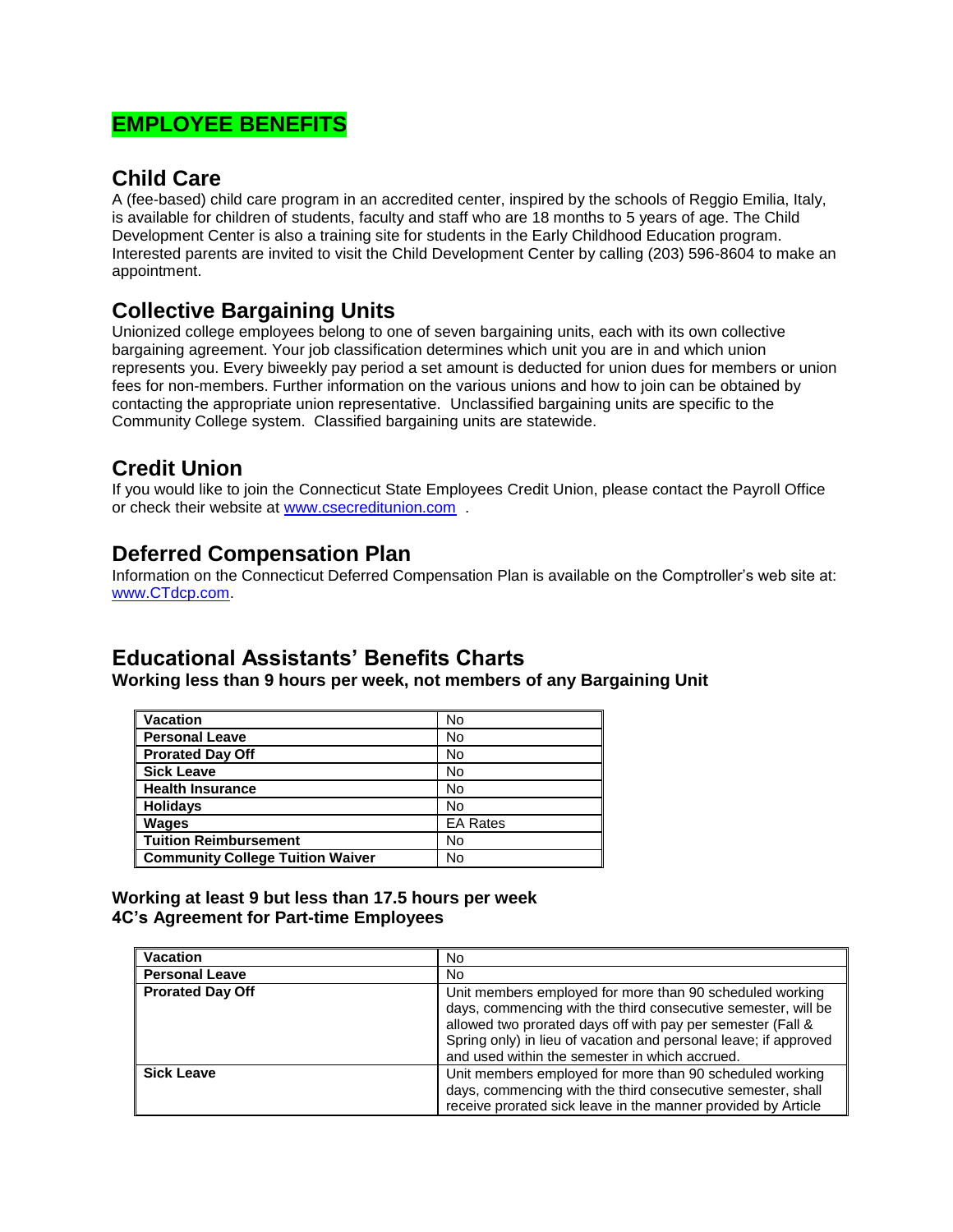|                                         | XIX of the "merged agreement."                                                                                                                                                                                                                                                                                                                                                                                                                                                                                                                  |  |
|-----------------------------------------|-------------------------------------------------------------------------------------------------------------------------------------------------------------------------------------------------------------------------------------------------------------------------------------------------------------------------------------------------------------------------------------------------------------------------------------------------------------------------------------------------------------------------------------------------|--|
| <b>Health Insurance</b>                 | Only if employee pays full premium.                                                                                                                                                                                                                                                                                                                                                                                                                                                                                                             |  |
| <b>Holidays</b>                         | Yes, if scheduled to work.                                                                                                                                                                                                                                                                                                                                                                                                                                                                                                                      |  |
| Wages                                   | <b>EA Rates</b>                                                                                                                                                                                                                                                                                                                                                                                                                                                                                                                                 |  |
| <b>Professional Development</b>         | Yes, limited funds available                                                                                                                                                                                                                                                                                                                                                                                                                                                                                                                    |  |
| <b>Community College Tuition Waiver</b> | Yes, non- teaching unit members employed or more than<br>ninety (90) scheduled working days and commencing with the<br>third consecutive semester, shall be eligible for space available<br>tuition waivers on the following terms: Tuition and fees will be<br>waived for one credit course per academic semester to be<br>taken at the college where the unit member is employed. The<br>waiver may be used by the employee, or his/her spouse or any<br>of his/her dependents during a semester when the unit<br>member is actually working. |  |

### **Working at least 17.5 but less than 20 hours per week 4C's Agreement for Part-time Employees**

| <b>Vacation</b>                         | <b>No</b>                                                                                                                                                                                                                                                                                                                                                                                                                                                                                                                                        |
|-----------------------------------------|--------------------------------------------------------------------------------------------------------------------------------------------------------------------------------------------------------------------------------------------------------------------------------------------------------------------------------------------------------------------------------------------------------------------------------------------------------------------------------------------------------------------------------------------------|
| <b>Personal Leave</b>                   | <b>No</b>                                                                                                                                                                                                                                                                                                                                                                                                                                                                                                                                        |
| <b>Prorated Day Off</b>                 | Unit members employed for more than 90 scheduled working<br>days, commencing with the third consecutive semester, will be<br>allowed one prorated day off with pay per semester in lieu of<br>vacation and personal leave; if approved and used within the<br>semester in which accrued.                                                                                                                                                                                                                                                         |
| <b>Sick Leave</b>                       | Unit members employed for more than 90 scheduled working<br>days, commencing with the third consecutive semester, shall<br>receive prorated sick leave in the manner provided by Article<br>XIX of the "merged agreement."                                                                                                                                                                                                                                                                                                                       |
| <b>Health Insurance</b>                 | Yes                                                                                                                                                                                                                                                                                                                                                                                                                                                                                                                                              |
| <b>Holidays</b>                         | Yes, if scheduled to work.                                                                                                                                                                                                                                                                                                                                                                                                                                                                                                                       |
| <b>Wages</b>                            | <b>EA Rates</b>                                                                                                                                                                                                                                                                                                                                                                                                                                                                                                                                  |
| <b>Professional Development</b>         | Yes, limited funds available                                                                                                                                                                                                                                                                                                                                                                                                                                                                                                                     |
| <b>Community College Tuition Waiver</b> | Yes, non- teaching unit members employed or more than<br>ninety (90) scheduled working days and commencing with the<br>third consecutive semester, shall be eligible for space available<br>tuition waivers on the following terms: Tuition an d fees will be<br>waived for one credit course per academic semester to be<br>taken at the college where the unit member is employed. The<br>waiver may be used by the employee, or his/her spouse or any<br>of his/her dependents during a semester when the unit<br>member is actually working. |

### **Working at least 20 hours per week but less than full-time 4C's & AFSCME "Merged Agreement"**

| Vacation                         | Yes - Prorated              |
|----------------------------------|-----------------------------|
| <b>Personal Leave</b>            | 1.5 days/yr. after 6 months |
| <b>Prorated Day Off</b>          | No                          |
| <b>Sick Leave</b>                | Yes - Prorated              |
| <b>Health Insurance</b>          | Yes                         |
| <b>Holidays</b>                  | Yes                         |
| <b>Wages</b>                     | Placed on CCP Grid          |
| <b>Professional Development</b>  | Yes                         |
| Community College Tuition Waiver | Yes, subject to quidelines  |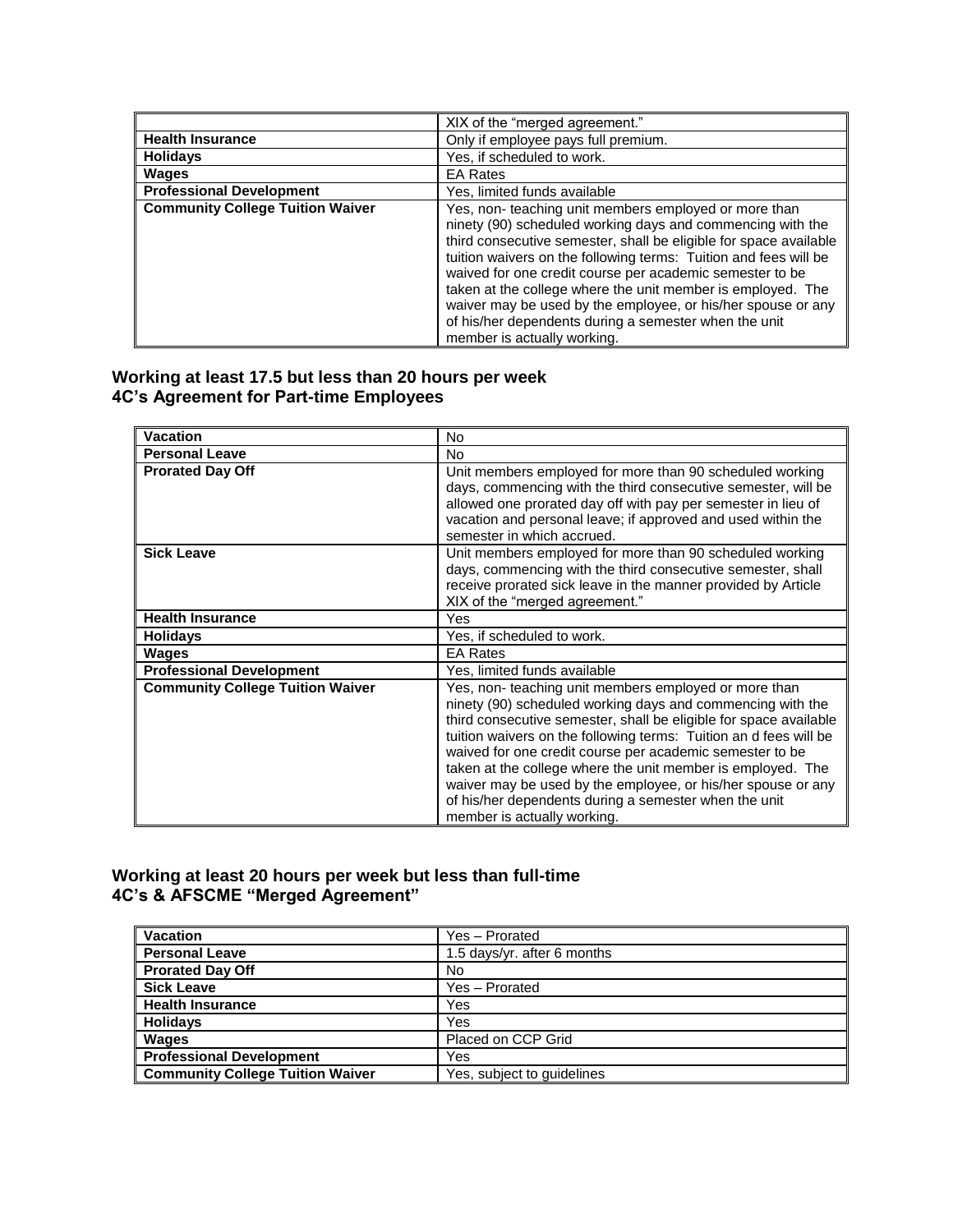*Note:* As temporary employees, once Educational Assistants go off payroll (either at the end of their contract or between the spring and fall semesters), they may no longer continue to receive employer paid health benefits as they are not on active pay status; however, they may continue health benefits consistent with COBRA regulations and procedures.

# **Employee & Family Assistance Program**

We all experience the usual ups and downs that life brings. It is impossible to avoid the many stressors, conflicts and challenges that occur in modern life. Very often we resolve these situations on our own or with the help of family and friends. Sometimes, however, it helps to talk to someone who is an experienced counselor, understands your situation, and is impartial and non-judgmental. The program is free and confidential. It is also available to family members.

EAP helps with all types of problems, such as:

- Stress and anxiety issues
- Marital and divorce counseling
- Family and parenting problems
- Alcohol and drug dependencies/abuse
- Bereavement and other losses
- Budget and debt problems
- Stress in the workplace
- Conflict management
- Dealing with difficult employees (supervisors, co-workers or subordinates)

EAP counseling is easily accessible and available at convenient times, short-term, immediate, problemsolving/solution-oriented, and non-judgmental. For more information, please contact the Human Resources Office or *Solutions EAP* directly at 1-800-526-3485 or by using their website http://www.solutions-eap.com/.

# **Family & Medical Leave**

*(Excerpted & distributed from the Summary of Provisions of the Federal Family and Medical Leave Act (FMLA) and State C.G.S. 5-248a (Family and medical leave from employment January 2000)* Legislation has been passed at both the State and Federal levels with the objective of providing employees with special leave benefits in certain circumstances. The provisions of the two pieces of legislation differ in many respects. In most cases, employees are eligible for the combination of benefits that is most favorable to them.

**Minimum Service Requirement:** To qualify for federal FMLA, employees must have at least 12 months of total service (in the aggregate) and have worked at least 1,250 hours in the 12 months immediately preceding the commencement of leave (hours worked does not include time spent on paid or unpaid leave). To qualify for State family/medical leave, employees must have permanent status with the State of Connecticut.

**Qualifying Events:** The circumstances covered under either the State family/medical leave or Federal FMLA or a combination of the acts are as follows:

### **Federal:**

- 1. Birth and care for newborn child
- 2. Adoption or foster care
- 3. Care for Immediate "family member" (child, spouse, parent) with a "serious health condition"
- 4. Medical leave for employee with "serious health condition"
- 5. To provide care for a covered service member with a "covered serious injury or illness", who is a member of your immediate family, as defined in your collective bargaining contract or other policies
- 6. A "qualifying exigency" arising out of the fact that your spouse, son, daughter, or parent is a covered service member on covered active duty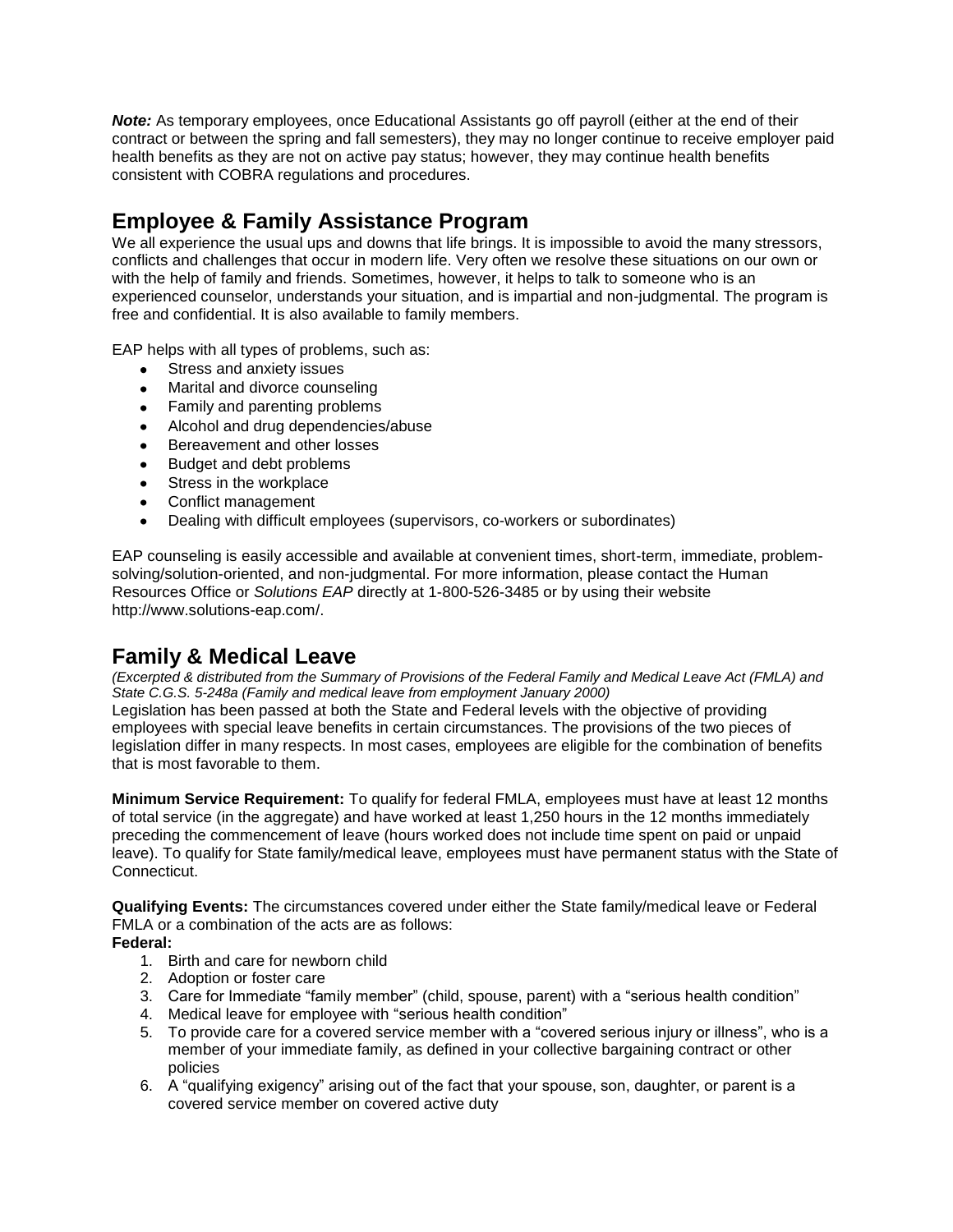#### **State:**

- 1. Upon the birth of a child of employee
- 2. Adoption
- 3. Upon the "serious illness" of a spouse, parent or child, including a biological, adopted or foster child, stepchild, or child of whom the employee has legal guardianship or custody
- 4. The "serious illness" of the employee
- 5. To serve as an organ or bone marrow donor

**Documentation Requirements:** The following documents must be submitted in support of an FMLA request:

"Employee Request" (**Form HR-1**) and Medical Certificate (**P-33A- Employee**), or Medical Certificate (**Form P-33B-Caregiver**), depending upon the circumstances and any other related documents as required by HR for family leave

Employees who request a leave under the State family/medical leave (C.G.S. 5-248a) are required to sign a statement confirming their intent to return to work immediately following the leave (**HR- 3—"Intent to Return to Work"**). Although the Federal FMLA does not require such certification, employees whose leave is covered by federal law only may be required to submit this form after leave has begun or, if covered by both state and federal law, prior to beginning leave if the total period of leave exceeds their federal 12 week entitlement. Failure to return to work at the end of the leave period may be treated as a resignation unless an extension has been agreed upon and approved in writing by the agency.

**Duration of Entitlement:** Under Federal FMLA, eligible employees are entitled to 12 weeks of unpaid leave in a twelve-month period. The federal law allows employees to elect or the employer to require that the employee's paid leave be substituted for this time. Under State family/medical leave, employees are entitled to a maximum of twenty-four (24) weeks of unpaid leave within a two-year period. The state entitlement is applied after the employee has exhausted any sick leave accruals that may be applicable. The State's policy is to allow the substitution of personal leave and vacation accruals; however, this will not extend the 24-week entitlement period. Where possible, leave time granted under the State's family/medical leave legislation will run concurrently with the Federal FMLA entitlement.

**Benefits:** During periods of paid and/or unpaid family/medical leave, employees continue to receive the same benefits as if they were actually working. The State of Connecticut continues to pay the same portion of employees' individual and/or dependent insurance coverage as it did previous to the leave; however, employees on unpaid leave are billed directly by the Payroll Department for the same portion of the cost that was previously withheld from their paychecks for that purpose. Employees who have statesponsored group life insurance will be billed directly by the Payroll Department for the same amount they contributed prior to the leave. In the case of any other deductions being made from paychecks (e.g. disability insurance, life insurance, deferred compensation, credit union loans), employees must deal directly with the appropriate vendor to discuss payment options. Upon return from the leave, service time accrued up to the beginning of the leave is restored to the employee for longevity and seniority purposes; some bargaining unit contracts even provide for service credit for the time spent on leave. Consult your union contract for further information.

If the employee does not return to work immediately following the leave for reasons other than a health condition or another good reason beyond the employee's control, the employer may charge the employee retroactively for the employer's portion of the cost of the health insurance during the unpaid leave.

**Return to Work:** At the conclusion of family/medical leave, employees are entitled with limited exceptions to return to the same position or an equivalent position with equivalent pay, benefits and working conditions. In the vast majority of cases, they will be returned to the position they occupied prior to the leave. If this is not possible, the agency will notify them of their new position prior to their return from leave. In cases involving the serious health condition of an employee, the agency will require the employee to produce a fitness-for-duty report on which the physician has certified the employee is able to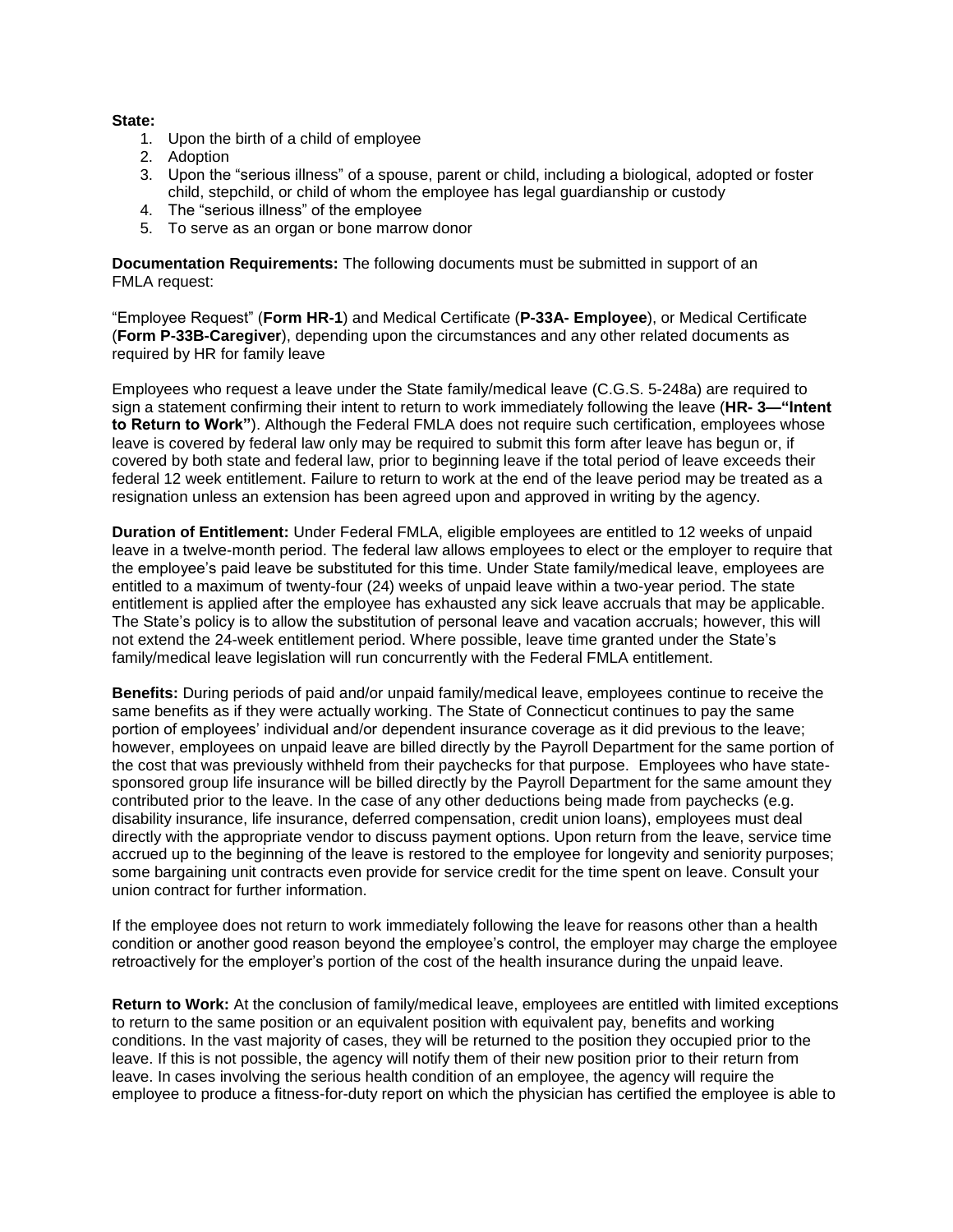return to work. This requirement protects the employee, coworkers and the public from the negative consequences that can result when an individual returns to work before being medically ready to do so. Therefore, employees who are notified of the need for a fitness-for duty certification will not be allowed to return to work without it.

**Application Procedure:** Eligible employees who wish to apply for family/medical leave must complete **Form HR-1**, "Employee Request for Leave of Absence under the Federal FLMA and/or State C.G.S. 5- 248a," which is available from the Human Resources Department. Where the employee has advance notice of the need for the leave (e.g., an anticipated birth, adoption or surgery), the form should be submitted several weeks in advance, using approximate dates if definite ones are not yet available. Where there is no forewarning (e.g., major illness), the form should be submitted as soon as the employee becomes aware that he/she is to be absent for an FMLA qualifying reason. The form is to be submitted to the Human Resources Department along with required documentation. Failure to provide the needed documentation may result in a disapproval of the leave or a delay in its commencement. Upon receipt, the Human Resources Department will review the request and complete **Form HR-2b**, "Agency Response: Designation Notice." That response will be mailed back to the employee, and the supervisor will be notifed of the leave by Human Resources. Questions should be addressed to the appropriate Human Resources Representative.

## **Fitness Center**

Refer to the "Policies" section of the Table of Contents.

## **Group Life Insurance**

A booklet on the optional Group Life Insurance plan available to state employees may be requested from the Payroll Office.

## **Holidays**

All eligible employees shall be granted time off with pay for the following holidays:

| New Year's Day         | Good Friday      |  |
|------------------------|------------------|--|
| Martin Luther King Day | Memorial Day     |  |
| Lincoln's Birthdav     | Independence Day |  |
| Washington's Birthday  | Labor Dav        |  |

Columbus Day /eteran's Day **Thanksgiving Day** Christmas Day

A listing of state holidays for the current calendar year is available in the Payroll/ Human Resources Department. Individual collective bargaining agreements are to be consulted to determine provisions concerning holiday compensation and/or compensatory time off for work performed on a holiday.

**Note:** Faculty follow the official college calendar as printed in the college catalog. Employees not covered by collective bargaining units shall receive holiday benefits in accordance with Section 5-254 of the General Statutes which states: *"(a) Each full-time permanent employee in the state service shall be granted time off with pay for any legal holiday. If a legal holiday falls on a Saturday, employees shall be granted equivalent time off on the Friday immediately preceding such Saturday or given another day off in lieu thereof. The Commissioner of Administrative Services may issue regulations governing the granting of holiday time to other employees in the state service. (b) Any employee in the state service compensated on an hourly or per diem basis shall be entitled to time off with pay commensurate with any time granted by order of the Governor to salaried employees with pay. (c) No state employee shall be required to work any legal holiday solely by reason of the convening of the General Assembly on such day."*

## **Medical & Dental Insurance**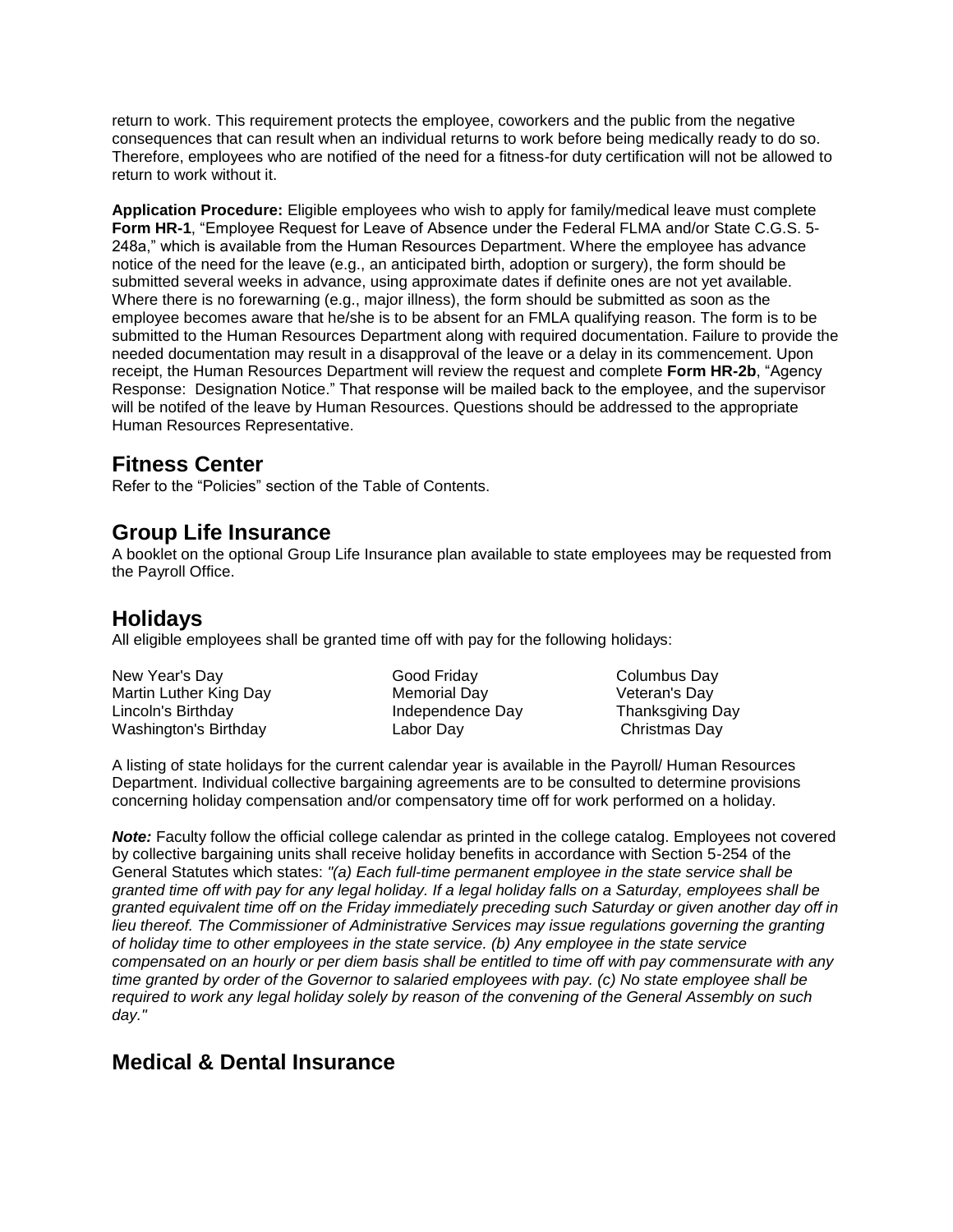Eligible college employees may select a health plan from among a variety of comprehensive plans approved by the state. The plans range from Point of Service plans to traditional HMO's and Point of Enrollment with a gatekeeper.

In addition to our medical plans, employees may be eligible to enroll in available dental plans. Information regarding coverage, participating providers, procedures, and rates is available in the Payroll Office.

# **Personal Leave Days**

Each full-time employee who has served in state service for a minimum of six (6) months, shall be granted three (3) days personal leave of absence with pay in each calendar year. Each part-time employee who has completed six (6) months of continuous service shall receive pro rata personal leave, based on the ratio of the employee's work schedule to the 35-40 hour work week. (Refer to respective Collective Bargaining Agreements.) Personal leave of absence shall be for the purpose of conducting private affairs, including observance of religious holidays, and shall not be deducted from vacation or sick leave credits. Personal leave of absence days not taken in the calendar year in which they are granted, shall not be accumulated, and, therefore, are not carried over to the following calendar year. Except in an emergency situation, staff members shall give at least three (3) working days notice to the appropriate supervisor. Faculty should take personal leave of absence on days and in a manner that is least disruptive of the instructional program and the educational progress of students. All requests for personal leave days must be made in writing to the supervisor.

# **Retirement Plans**

### **The Connecticut State Retirement System**

### **TIER I - Available to all employees who began employment on or before July 1, 1984.**

This plan has a payroll deduction. It is not available to employees who began state employment after July 1, 1984. Anyone having questions regarding Tier I should contact the Human Resources Department.

### **TIER II - Available to all employees who began employment on or after July 2, 1984 through June 30, 1997.**

This plan has no payroll deduction. Employees who began employment on or after July 2, 1984 who chose the CT State Retirement System were automatically placed in Tier II. Anyone having questions regarding Tier II should contact the Human Resources Department.

### **TIER IIA - Available to all employees who began employment on or after July 1, 1997 through June 30, 2011.**

Employees rehired on or after July 1, 1997 may also be members of Tier IIA depending upon the circumstances and/or unless the application of SERS service bridging provisions mandates placement in either Tier I or Tier II. The Tier IIA plan is essentially the existing Tier II plan with the following exceptions: Employee contributions are required; specifically, two percent of salary. Tier IIA members may receive credit for the same non-state service allowed in Tier II, provided that payment is made for such in the amounts determined under the formulas set forth in Tier I.

### **Alternate Retirement Program (ARP) - Available to unclassified employees.**

This is a defined contribution plan qualified under section 401(a) of the Internal Revenue Code. An ARP member's benefit is based upon their contributions to the plan and investment earnings. The employee contribution to the plan is 5% of salary and is made on a pre-tax basis; the State of Connecticut contributes an amount equal to 8% of salary. Plan contributions are invested at the direction of the member in investment funds available under the plan. ING is the State's administrator for ARP. Information on ARP is available at [www.CTdcp.com.](http://www.ctdcp.com/)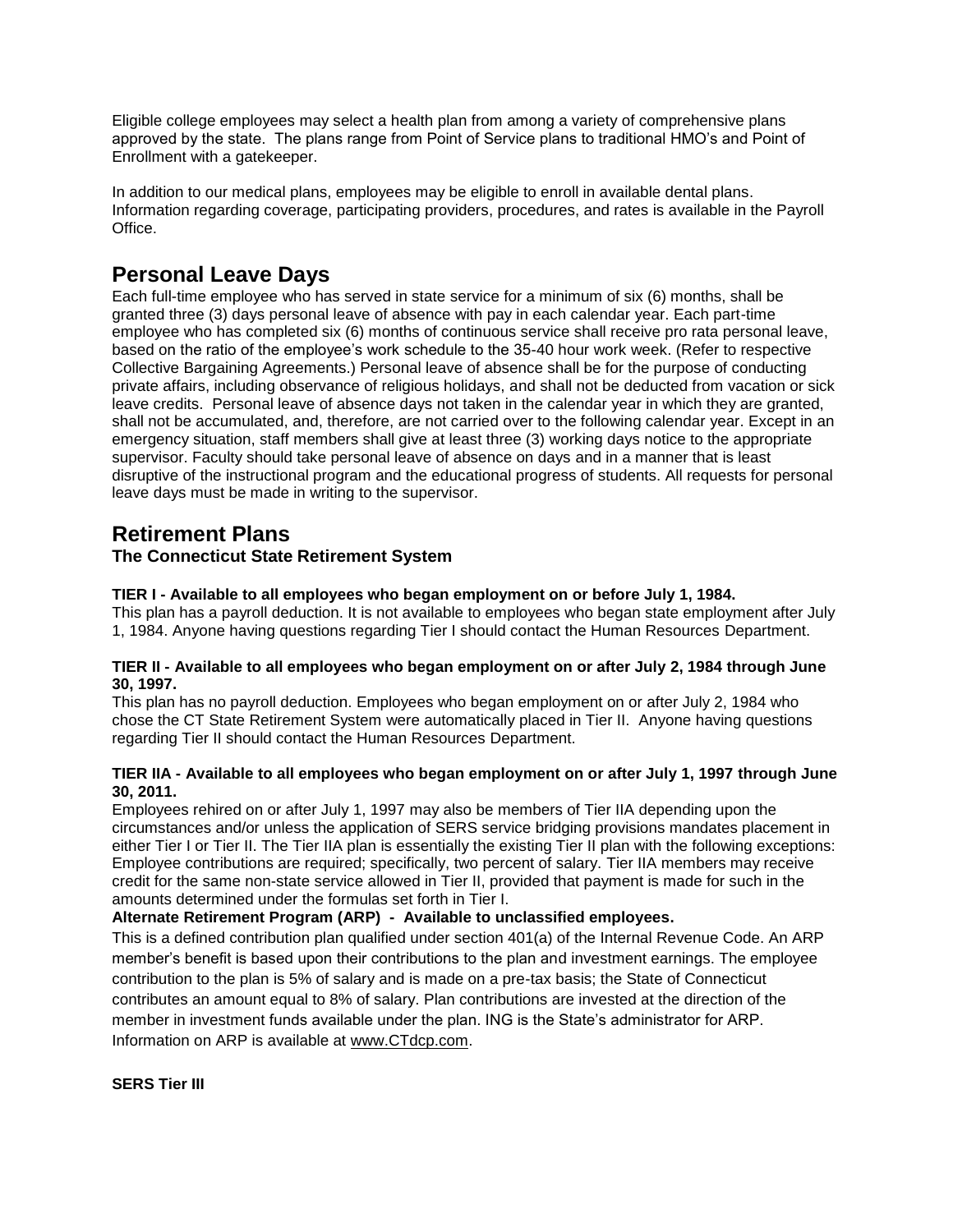State employees first hired on or after July 1, 2011 will become members of the new SERS Tier III retirement plan.

### **SERS Hybrid Plan**

Employees first hired on or after July 1, 2011 in a position statutorily defined as a state teacher or a professional staff member in higher education are eligible to choose membership in the SERS Hybrid retirement plan. The Hybrid Plan is a defined benefit plan that provides members hired on or after July 1, 2011 with a life-time benefit the same as benefits provided under Tier III with the option at the time of retirement to elect to receive a lump sum payment of their contributions with a five percent employer match and four percent interest in lieu of a defined benefit.

### **State of Connecticut Teachers Retirement System - Available to Unclassified Employees**

Certain restrictions apply. For further information, contact the Human Resources Department.

All employees must choose a retirement plan. Once an employee chooses a retirement plan, they cannot change that plan during their employment with he State.

## **Sick Leave**

All full-time employees accrue sick leave with pay for continuous service at the rate of one and onequarter days per full calendar month. Each part-time employee shall receive pro rata sick leave, based on the ratio of the employee's work schedule to the 35-40 hour work week. (Refer to respective Collective Bargaining Agreements.) Earned sick leave is granted to an employee who is incapacitated for duty. An acceptable medical certificate (submitted to Human Resources) is required to substantiate a request for sick leave in the following situations:

- Any period of absence of more than five (5) consecutive working days;
- Absence from duty which recurs frequently or habitually, provided that the employee has been notified that a certificate will be required; and
- Leave of any duration when evidence indicates reasonable cause for requiring such a certificate.

The least amount of sick leave taken at one time may vary by bargaining unit but shall not be any less than a one (1) hour unit.

Funeral leave is contingent upon the availability of earned sick leave and charged against sick leave. (Refer to respective collective bargaining agreements.)

Upon retirement, pursuant to Chapter 66 or 167a of the CT General Statutes, a staff member shall be compensated at the rate of one-fourth of his/her daily salary for each day of sick leave standing to his/her credit as of the last day on the active payroll, up to a maximum of either 120 or 240 days, depending on bargaining unit and date of hire.

## **Tax-Sheltered Programs**

An employee may voluntarily participate in a tax-sheltered annuity program (403b) or deferred compensation plan (457). The State does not contribute to these programs. Further information is available on the Comptroller's web site at : [www.CTdcp.com.](http://www.ctdcp.com/)

## **Vacation**

After six (6) months of continuous employment in state service, all full-time permanent employees accrue vacation as shown in the chart below according to union collective bargaining agreements. Part-time employees who have completed six (6) months of continuous state service shall receive pro rata vacation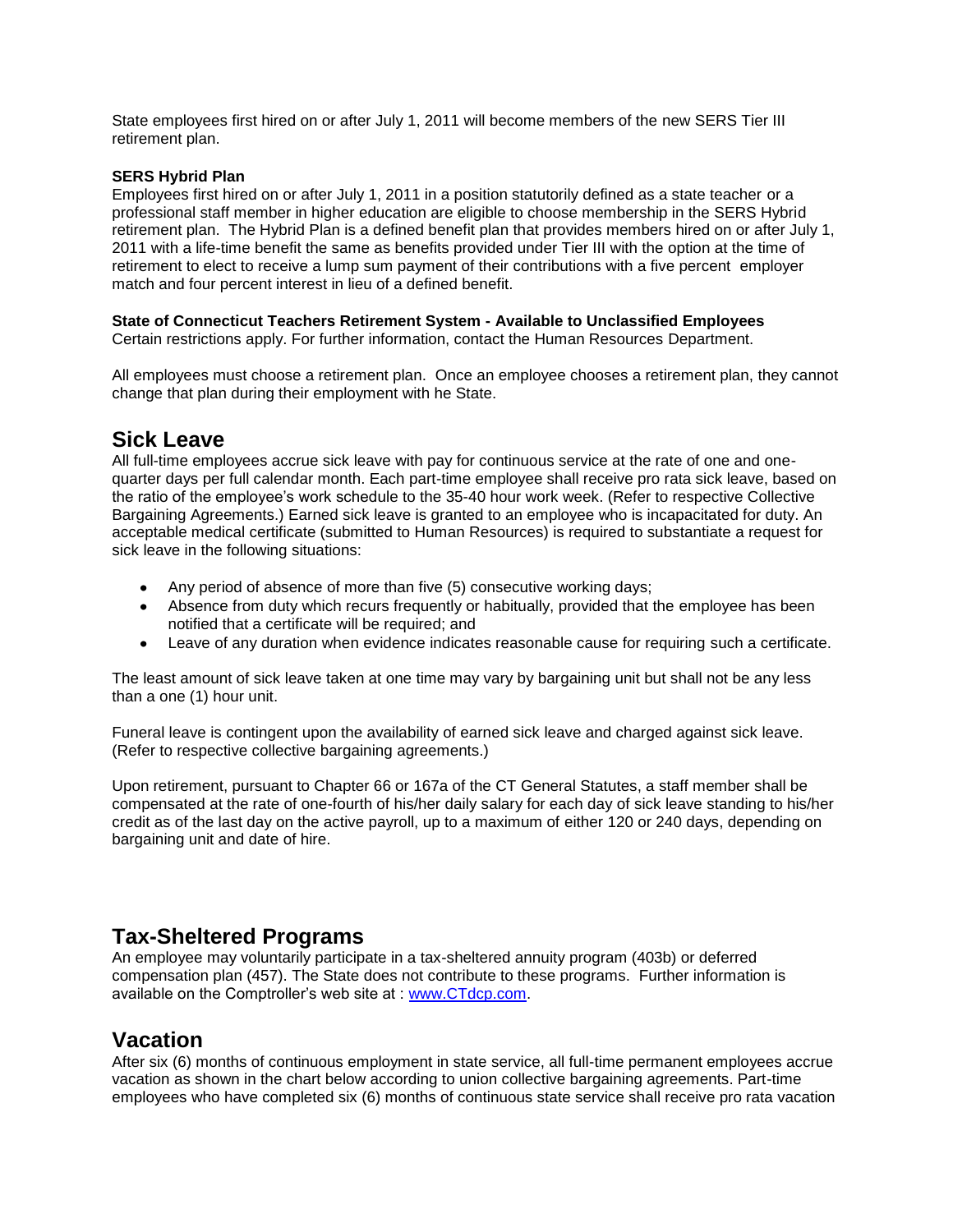time based on the ratio of the employee's work schedule to the 35 - 40 hour work week. *(Refer to respective Collective Bargaining Agreements.)* Please note that faculty do not accrue vacation time. Also, unclassified management and unclassified confidential personnel accrue vacation days at the rate of 1.83 per month of service which days may be used as accrued*. (Refer to Personnel Policies for Management Employees in the CTC System, Section 7-10 Vacation, page 18.)*

| <b>Union</b>                              | <b>Days</b><br>(1-5 Years of Service) | <b>Days</b><br>(6-20 Years of Service) | Days<br>(20+ Years of Service) |
|-------------------------------------------|---------------------------------------|----------------------------------------|--------------------------------|
| <b>AFSCME Clerical</b>                    | 12                                    | 15                                     | 20                             |
| 4C's (Admin., Counselors<br>& Librarians) | 22                                    | 22                                     | 22                             |
| <b>AFSCME Administration</b>              | 22                                    | 22                                     | 22                             |
| <b>Protective Services</b>                | 12                                    | 15                                     | 20                             |
| <b>Maintenance Services</b>               | 12                                    | 15                                     | 20                             |
| Administrative & Residual                 | 12                                    | 15                                     | 20                             |
| <b>Confidential Classified</b>            | 12                                    | 15                                     | 20                             |
| Confidential Unclassified                 | 22                                    | 22                                     | 22                             |
| <b>AFT Counselors/Librarians</b>          | 22                                    | 22                                     | 22                             |

### **Yearly Vacation Accrual (12 month employees)**

Vacation day(s) request(s) should be in writing and subject to prior approval by the respective supervisor. It is expected that unclassified employees will take a minimum of three (3) weeks vacation each year (if accrual reaches that amount). Please see below for vacation carry over policy. However, vacation will not be accumulated for more than 60 or 120 days, depending on date of hire and classification.

Eligible employees leaving state service shall receive a lump sum payment for accrued unused vacation time. All administrators and non-teaching faculty who have been notified of termination of their appointment are required to use all accumulated vacation time prior to expiration of the final appointment year unless other arrangements are specifically authorized in writing by the College President. Please note that faculty do not earn vacation time. Vacation days do not accrue during any month in which an employee is on leave of absence without salary for more than five (5) days, except for specific leaves identified in the collective bargaining agreements.

All staff members are reminded to review their respective collective bargaining agreements regarding the use of vacation time. The President will carefully monitor requests for vacation carry-over. (Past carryover requests will be considered in the approval process.) If vacation days have been carried over from a previous year, the President would expect to see that some effort was made to use the time during the present period.

### **Vacation Carryover Policy:**

In accordance with State regulations and Board of Trustees policy, all employees of Naugatuck Valley Community College are required to use a minimum number of vacation days per calendar year. In accordance with various bargaining unit agreements, listed below, and System policies, an employee who does not intend to use the minimum number of hours, must submit a written request to the College President seeking approval to carry over the excess days/hours to the next calendar year. If the request is not submitted, or not approved, the employee must use the excess vacation leave by the end of the calendar year or lose those vacation days/hours. The Payroll Office will conduct an audit in October of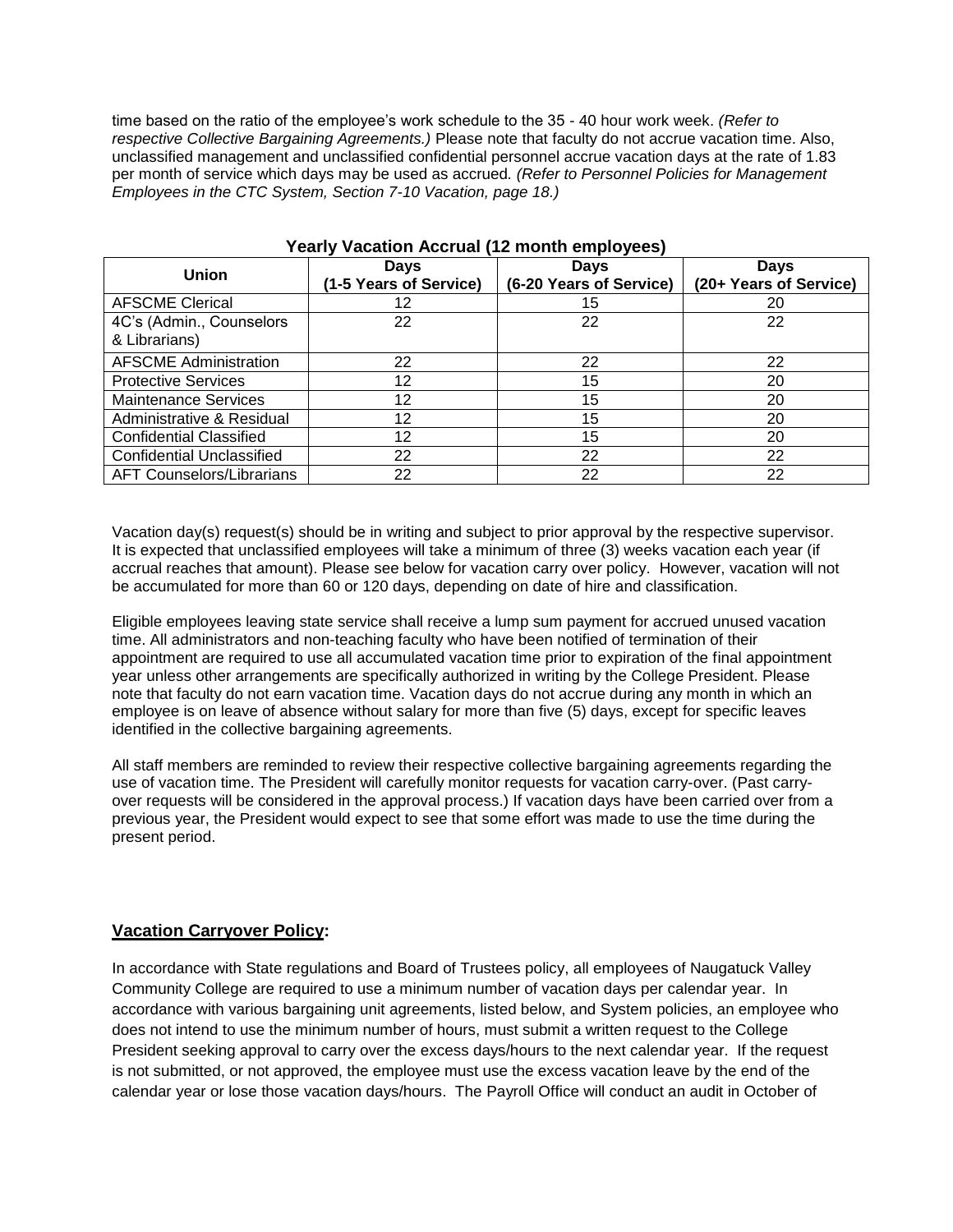each year and send notification to identified employees who still need to take vacation time to meet the minimum threshold for usage. However all employees are responsible for monitoring their use of vacation days to avoid forfeiture of accrued hours.

Congress, AFSCME administrators, and AFT employees who have not used at least 15 vacation days in a calendar year should request approval in advance from the President to carry excess vacation days into the next calendar year.

A& R, Protective Services, Maintenance and AFSCME clerical employees can carry over no more than 10 vacation days without requesting and receiving approval in advance by the President.

Requests for vacation carryover must be submitted for prior approval to the President's Office no later than December  $1<sup>st</sup>$  of each year.

Naugatuck Valley Community College colleagues are expected to exercise good judgment in scheduling their absences and to work cooperatively within their units to ensure that the quality of the academic experience for our students is not compromised as a result of their absence.

## **Voluntary Schedule Reduction Program**

*(Excerpted from Employee Relations Memorandum No. 96-26, dated June 6, 1996) (Based on CT State Regulations, Sections 5-248-c-1 through 5-248-c-3, dated May 14, 1996)*

In general, this program is available to classified employees who have passed their initial working test periods and unclassified employees who have served in their unclassified positions for more than six months. An eligible employee may request individual full or partial days off on an occasional basis OR a reduction in the number of hours worked per week on a regular basis. A request will not be granted if it will result in the employee falling below the threshold for eligibility for health insurance benefits. The decision to approve a request for a voluntary schedule reduction is at the discretion of the President. The Voluntary Schedule Reduction Program may not be granted if it results in additional salary costs to the College. Questions may be addressed to the Human Resources Department, Kinney Hall, K-704.

## **Waiver of Tuition and/or Fees**

Please see attached "Connecticut Community College Waivers" chart.

## **Workers' Compensation Injury Reporting Procedures**

Naugatuck Valley Community College strives to provide a safe work environment for all employees **(including student assistants and work-study students)**. Therefore, we are requesting that all observed safety hazards be reported to your supervisor immediately. In the event that an injury or illness does occur, we would like to remind you of the following information regarding Workers' Compensation and occupational injury and/or disease:

In the event of an occupational injury and/or disease occurring while on duty, it is the policy of the State to have an employee notify his/her supervisor within 24 hours of the injury or illness. The employee must